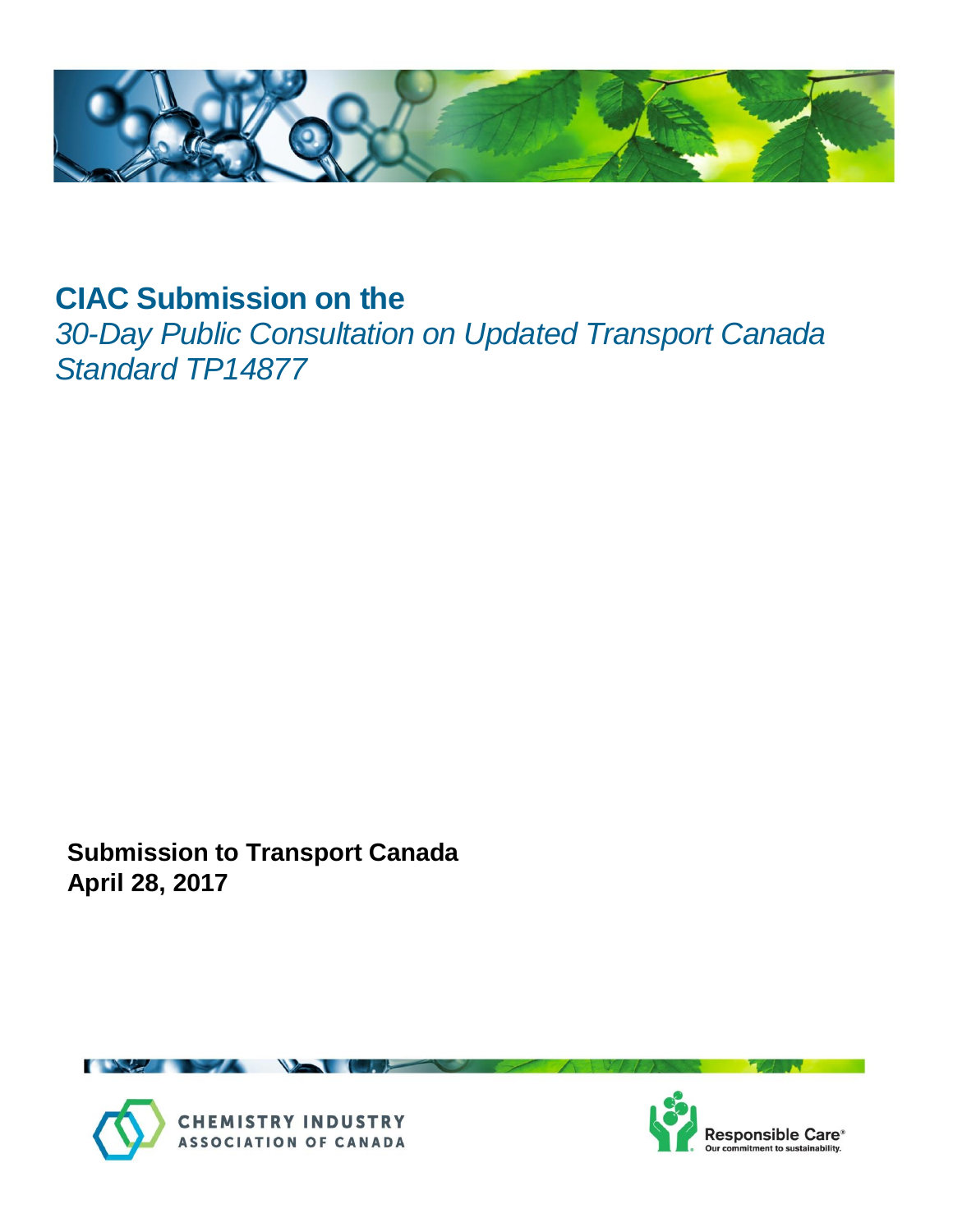### **Introduction**

The Chemistry Industry Association of Canada (CIAC) is pleased to have the opportunity to submit its comments and recommendations on the *30-Day Public Consultation on Updated Transport Canada Standard TP14877.*

CIAC is the voice of Canada's \$53 billion chemistry sector. We represent the interests of Canada's leading chemistry companies – from petrochemical, inorganic and specialty chemical producers, to bio-based manufacturers and chemistry-related technology and R&D companies. Canada's chemistry industry employs 87,500 Canadians directly, and supports another 525,000 jobs in the Canadian economy.

CIAC members produce goods that are needed everywhere; they are essential to Canada's economy and our quality of life. Among them, hundreds of dangerous goods are also manufactured and shipped across Canada daily.

Safety is a top priority for Canada's chemistry industry, both at plant sites and along transportation routes. During the past 25 years, CIAC members have invested hundreds of millions of dollars in transportation-related research and upgrades; and have set the gold standard for transportation safety through the TRANSCAER® (Transportation Community Awareness and Emergency Response) and TEAP® III (Transportation Emergency Assistance Program) initiatives. Canada's chemistry industry goes above and beyond what is required by Canadian laws related to the transportation of chemical products, including dangerous goods.

As part of our commitment to Responsible Care® – the Association's United Nations recognized sustainability initiative - CIAC verifies that each of its members and transportation partners is meeting Responsible Care's stringent safety standards, by requiring independent, public verifications of these companies every three years. Verification reports are publicly available at www.canadianchemistry.ca/responsiblecare.

## **Comments on the** *30-Day Public Consultation on Updated Transport Canada Standard TP14877*

CIAC is supportive of Transport Canada's efforts to update the TP14877 Standard. Of key importance to CIAC are the efforts made toward increased harmonization, clarification, and continuous improvements that support public safety. After reviewing the proposed amendments in the *Containers for Transport of Dangerous Goods by Rail - Final Draft TP14877 2016* (published on March 31, 2017) following are CIAC's comments.

## **8.3 General Requirements Applicable to TC Class 111 Tank Car Tanks, TC Class 117 Tank Car Tanks and TC Pressure Tank Car Tanks**

CIAC supports the inclusion of stainless steel as an option for the construction of the TC 117 tank car.

## **10.5.1.3 Tank Car for Dangerous Goods Toxic by Inhalation**

CIAC supports the extension of the former 20 year "interim tank car" timeframe to 50 years to harmonize with the United States. Additionally, CIAC supports the efforts to harmonize the phase out of non-normalized steel tank cars for TIH service with that of the United States. CIAC finds the proposed 2 year phase out period following the publication of the standard acceptable.

#### **10.5.3 Dangerous Goods in Packing Groups I or II**